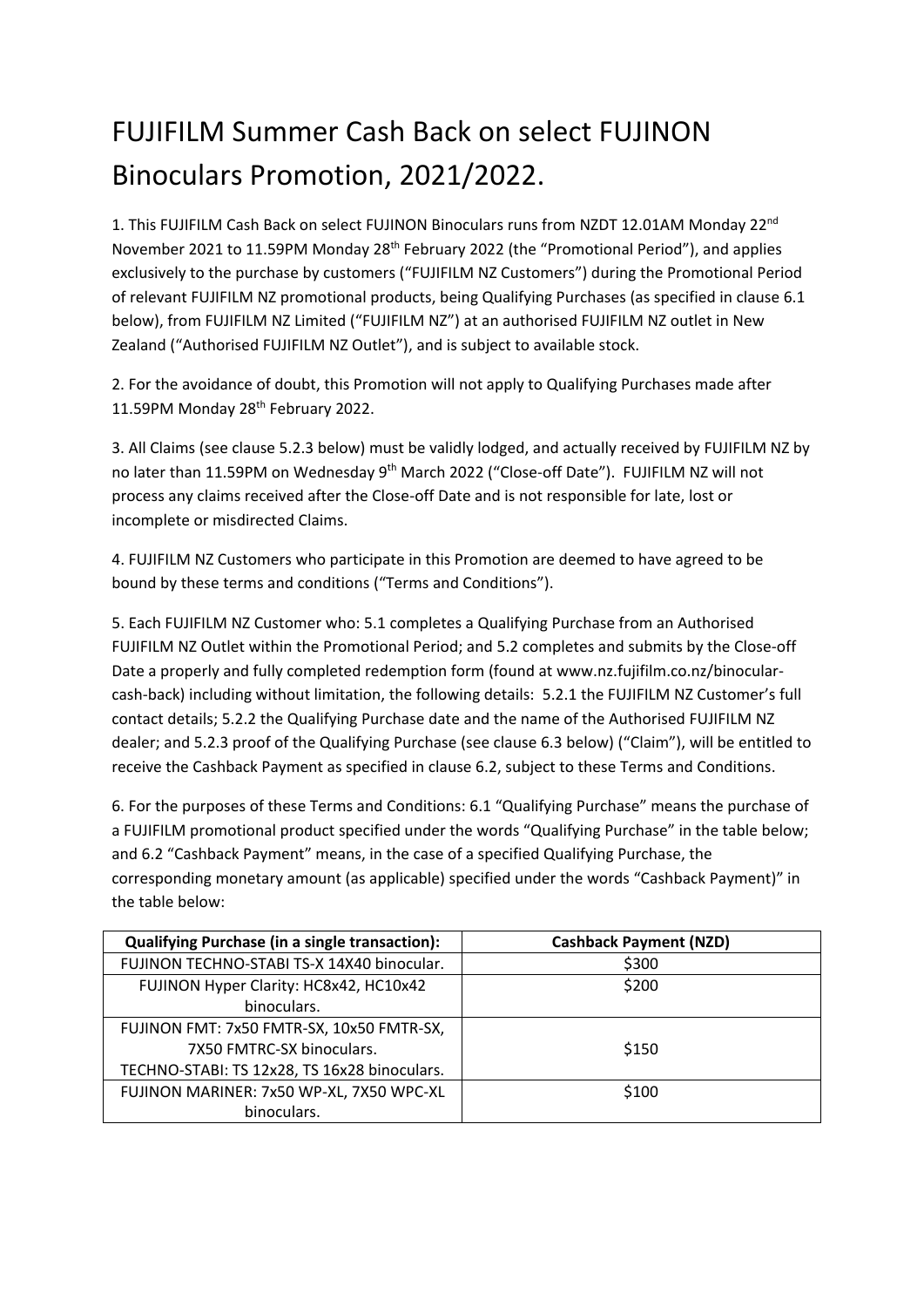6.3 "Proof of the Qualifying Purchase" includes a scan or photo of the original receipt issued for the Qualifying Purchase by the Authorised FUJIFILM NZ Outlet, or such other proof of the Qualifying Purchase as is acceptable to FUJIFILM NZ in its sole discretion. To qualify for the "When bought with" cash back both qualifying products must be shown on the same receipt. Failure to produce Proof of the Qualifying Purchase(s) may, at the sole discretion of FUJIFILM NZ, result in forfeiture of any right to a Cashback Payment.

7. Following receipt and verification of a Claim by FUJIFILM NZ, FUJIFILM NZ will either: 7.1 issue a cheque for the Cashback Payment in the amount specified in clause 6.2, payable to the name supplied on Claim ("Cheque") and will post the Cheque to the address specified on the Claim; or 7.2 conduct a direct debit transfer in the amount specified in clause 6.2, in accordance with the details supplied on the Claim ("Transfer").

8. FUJIFILM NZ reserves the right to accept or reject any Claim in its sole and absolute discretion including without limitation, rejecting claims that are incorrect or incomplete.

9. Only one (1) Claim per Qualifying Purchase may be made.

10. Any FUJIFILM NZ Customer who completes a Qualifying Purchase for which a Cashback Payment is subsequently given will not be eligible to receive any further Cashback Payment in relation to that Qualifying Purchase and may, if requested by FUJIFILM NZ, be required to return to FUJIFILM NZ any Cashback Payment received by that FUJIFILM NZ Customer in relation to that Qualifying Purchase.

11. Fraudulent conduct in respect of any Claim may result in legal action.

12. Any FUJIFILM NZ Customer who has submitted a valid Claim to FUJIFILM NZ should allow up to 28 working days for delivery of the Cheque or receipt of the Transfer (as applicable), calculated from 14 days after the date on which FUJIFILM NZ approves the validity of such Claim and notifies the FUJIFILM NZ Customer by email.

13. This Promotion is not available in conjunction with any other promotions or other offers whatsoever unless otherwise specified and is only available to New Zealand residents.

14. Any right to receive a Cashback Payment in connection with a Qualifying Purchase under this Promotion is personal to the relevant FUJIFILM NZ Customer and cannot be assigned, transferred or exchanged for cash or other products and can only be redeemed through FUJIFILM NZ.

15. Any tax liability, which may arise as a result of any Claim, will be the sole responsibility of the relevant FUJIFILM NZ Customer.

16. FUJIFILM NZ has no control over the internet or mobile telephone communications, networks or lines, bugs, viruses and server problems and accepts no responsibility for any problems associated with them, for any reason. Claims are deemed to be received at the time of receipt by FUJIFILM NZ. Records of FUJIFILM NZ are final and conclusive as to time of receipt, product eligibility and any other information deemed relevant.

17. FUJIFILM NZ will not be liable for any loss, damage or injury of any nature howsoever caused or sustained by any participant under this Promotion.